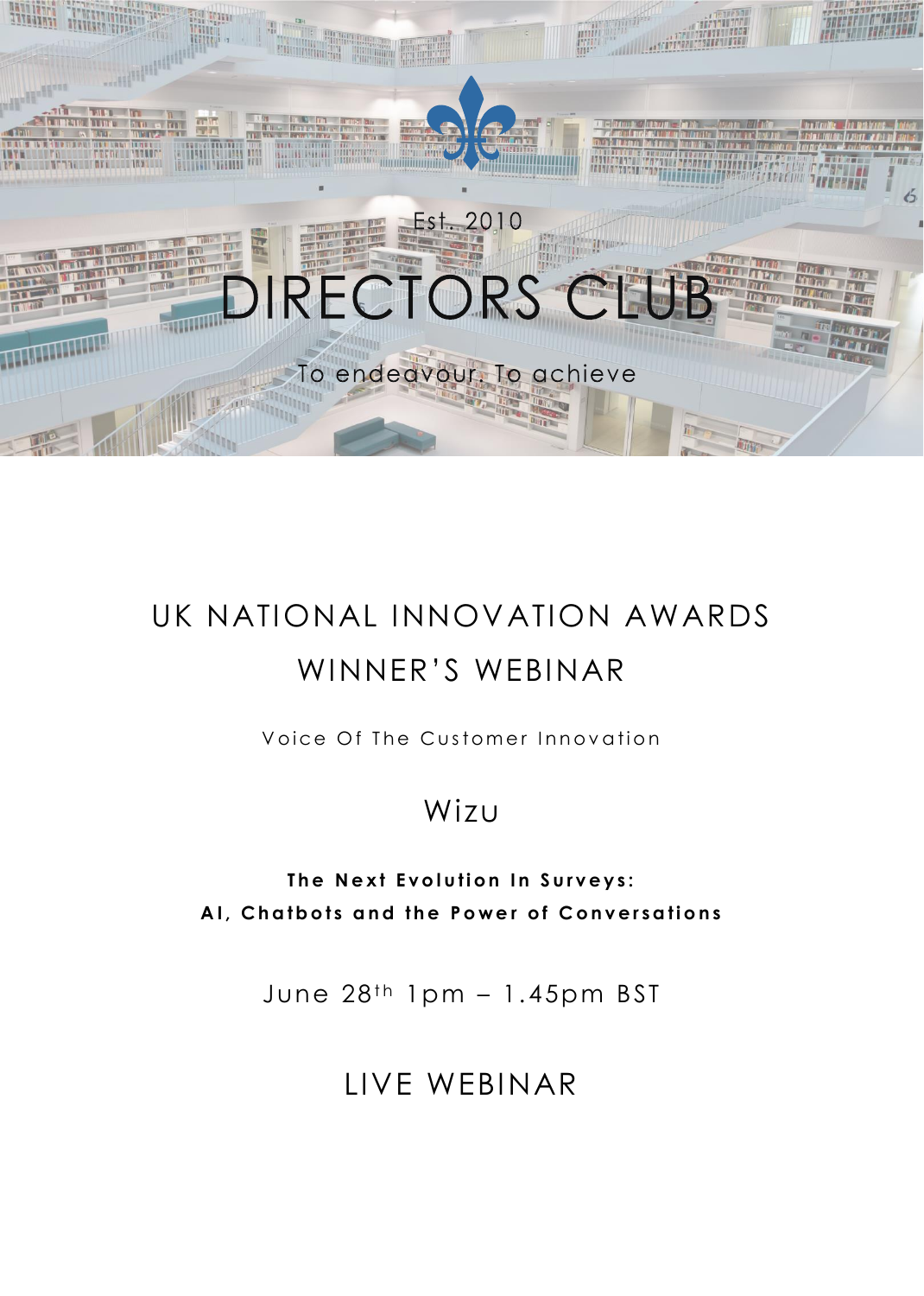In May last year **Wizu** won the Voice Of The Customer Innovation category of the **UK National Innovation Awards**.

Join us on Thursday, June 28th at 1pm – 1.45pm for the **Winner's Webinar**, titled:

### **The Next Evolution In Surveys: AI, Chatbots and the Power of Conversations**

*Are you struggling to get feedback and insight from your customers? Traditional online surveys have become stale and a new chatbot feedback revolution is on the horizon. Join us as we look at the secrets to making your customer surveys a success, featuring a live demo, case studies, and some top tips you can implement right now.*

#### This webinar is **free of charge**.

#### **Attend To Learn**

- Why do we still need surveys?
- How conversational surveys can increase engagement and fight survey fatigue
- How AI Chatbots can close the feedback loop in real time
- Using Text Analytics to turn data into actionable insight

You can ask questions online throughout the webinar. Answers will be delivered during a 15-minute Q&A session or directly after the live broadcast.

#### **Who Should Attend?**

This webinar is aimed at forward-thinking leaders who wish to stay ahead of the curve on new and emerging tech as well as new tech-driven business strategies.

Roles that will benefit from attending this webinar include c-suite, customer insight, customer research, customer strategy, customer service, self-service, sales support, customer experience, customer contact, customer operations, digital and online.

Feel free to forward this invitation to colleagues and connections.

#### **Register**

Register your place (free of charge) via the secure link below:

<https://attendee.gotowebinar.com/register/8039728369587297026>

If the link fails to open, **copy and paste** it into your browser.

#### **Can't Make The Date?**

If you can't make the date, register normally via the link above and you'll receive the video link after the live broadcast.

#### **Introducing Wizo**